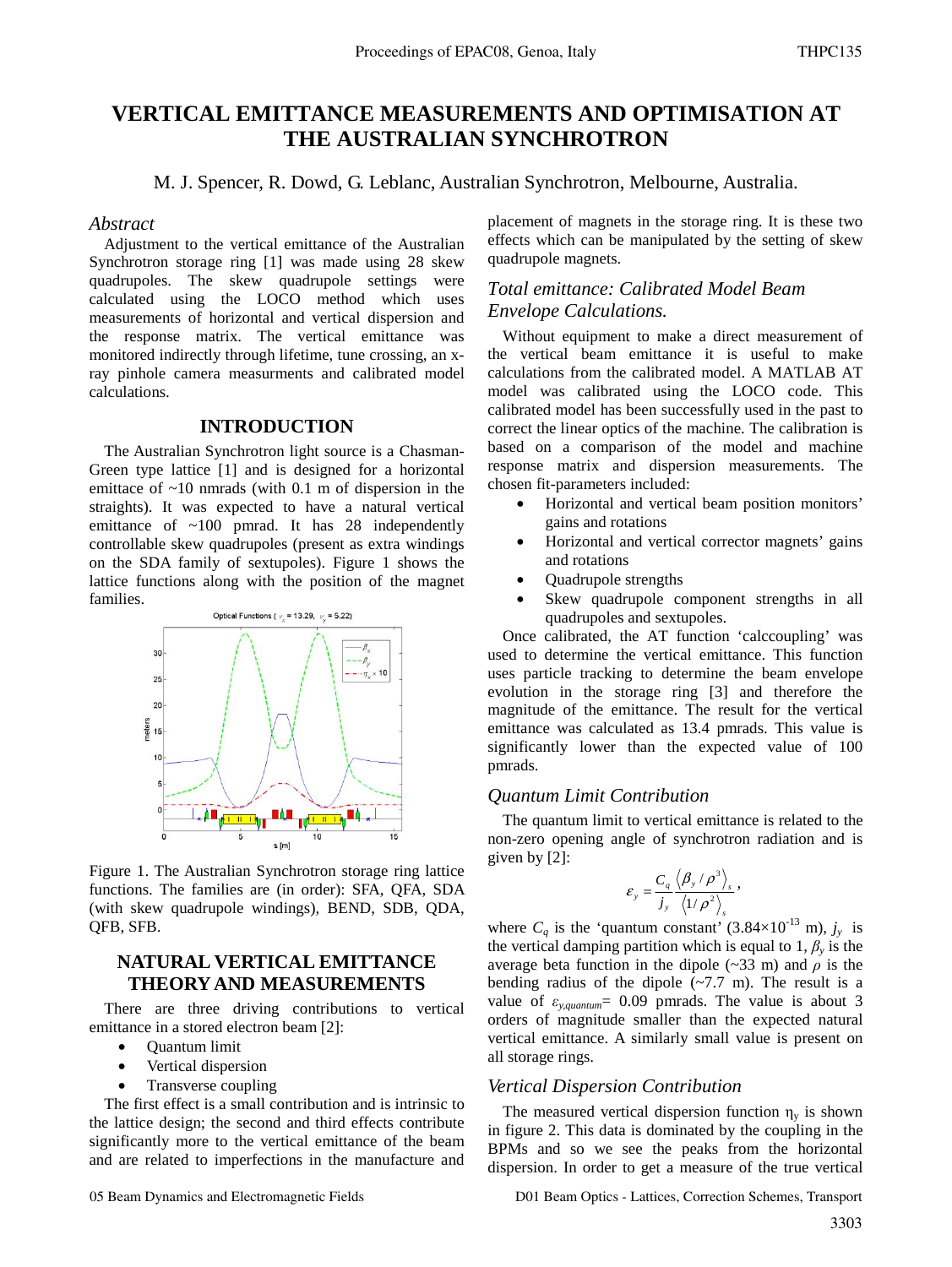dispersion we have to rely on the calibrated model vertical dispersion with the BPM rotations set to 0. This function is shown in figure 2.





The emittance contribution from vertical dispersion can be calculated by [2]:

$$
\varepsilon_{y} = \frac{C_{q} \gamma^{2}}{j_{y}} \frac{\left\langle H_{y} / \rho^{3} \right\rangle_{s}}{\left\langle 1 / \rho^{2} \right\rangle_{s}},
$$

where  $\gamma$  is the relativistic gamma factor (5871 for our 3 GeV beam), and  $H_y = \langle \beta_y \eta_y'^2 + 2\alpha_y \eta_y \eta_y' + \gamma_y \eta_y \rangle_g$  where  $\alpha_y$ ,  $\beta_y$ , and  $\gamma_y$  are the vertical twiss parameters. The value of  $\varepsilon$ <sub>*y, dispersion* was evaluated from the calibrated model as</sub>  $\varepsilon_{y,dispersion} \approx 1.20$  pmrads using the AT function 'ringpara'.

### *Transverse Coupling Contribution*

A crude estimate of transverse coupling might be made by shunting a horizontal corrector and watching the resulting vertical orbit, however, this measurement may be dominated by the effects of the particular corrector's rotation or by the BPM coupling. A better estimate has to use the calibrated model with the BPM and corrector magnet rotations set to 0. The vertical orbit can then be observed as function of horizontal kicks. The result was a vertical orbit around 3.9% the size of the horizontal orbit. Since the beam size is related to the emittance via  $\sigma^2/\beta = \varepsilon$  then the emittance coupling is found via the square of this ratio. This gave an emittance contribution of  $\varepsilon_{y,coupling} \approx 15$  pmrads.

# **METHOD FOR ADJUSTING THE VERTICAL EMITTANCE**

The conventional method to influence the vertical emittance is to make a selection of skew quadrupoles at high vertical dispersion points and low beta functions and other skew quadrupoles with low vertical dispersion and high beta functions. This allows for independent manipulation of transverse coupling and vertical dispersion.

An alternative to this analysis is to utilise the results provided by the LOCO algorithm [4]. LOCO has been

shown to produce good results [5-6] while avoiding the necessity of the analysis described. It was decided that the LOCO algorithm would be the focus of this study.

Skew quadrupole fit parameters were included only in the SDA family of sextupoles (where there are skew quadrupole windings).

The LOCO algorithm allows different weights to be placed on the fitting of the horizontal dispersion and vertical dispersion. By setting these weights it is possible to place more or less importance on fitting the three measurements (response matrix, horizontal dispersion, and vertical dispersion). The weights were adjusted and the results applied to the machine and the lowest emittance results found. Figure 3, below, shows the skew quadrupole settings predicted with equal weights and also the weights that were observed to give the lowest vertical emittance.



Figure 3: Skew quadrupole settings predicted by LOCO. The strengths with different weights on fitting the response matrix (CM), horizontal dispersion (HD), and vertical dispersion (VD) gave the lowest vertical emittance.

The beam was injected for 3 mA per bunch to ensure that the lifetime was Touscheck dominated. Under these conditions the emittance is proportional to the square of the lifetime.

Three configurations were investigated:

- Natural coupling; with the skew quadrupoles set to 0 strength.
- Reduced coupling; with the skew quadrupoles set to the negative of the values LOCO uses to calibrate the model.
- Increased coupling; with the skew quadrupoles set to the values LOCO uses to calibrate the model.

# **RESULTS OF ADJUSTMENTS TO THE VERTICAL EMITTANCE**

The vertical dispersion from the calibrated model is shown in figure 3. It is obvious that although the RMS value of the vertical dispersion function is reduced slightly, the skew quadrupoles did not have a large effect on the vertical dispersion. This could be because the skew